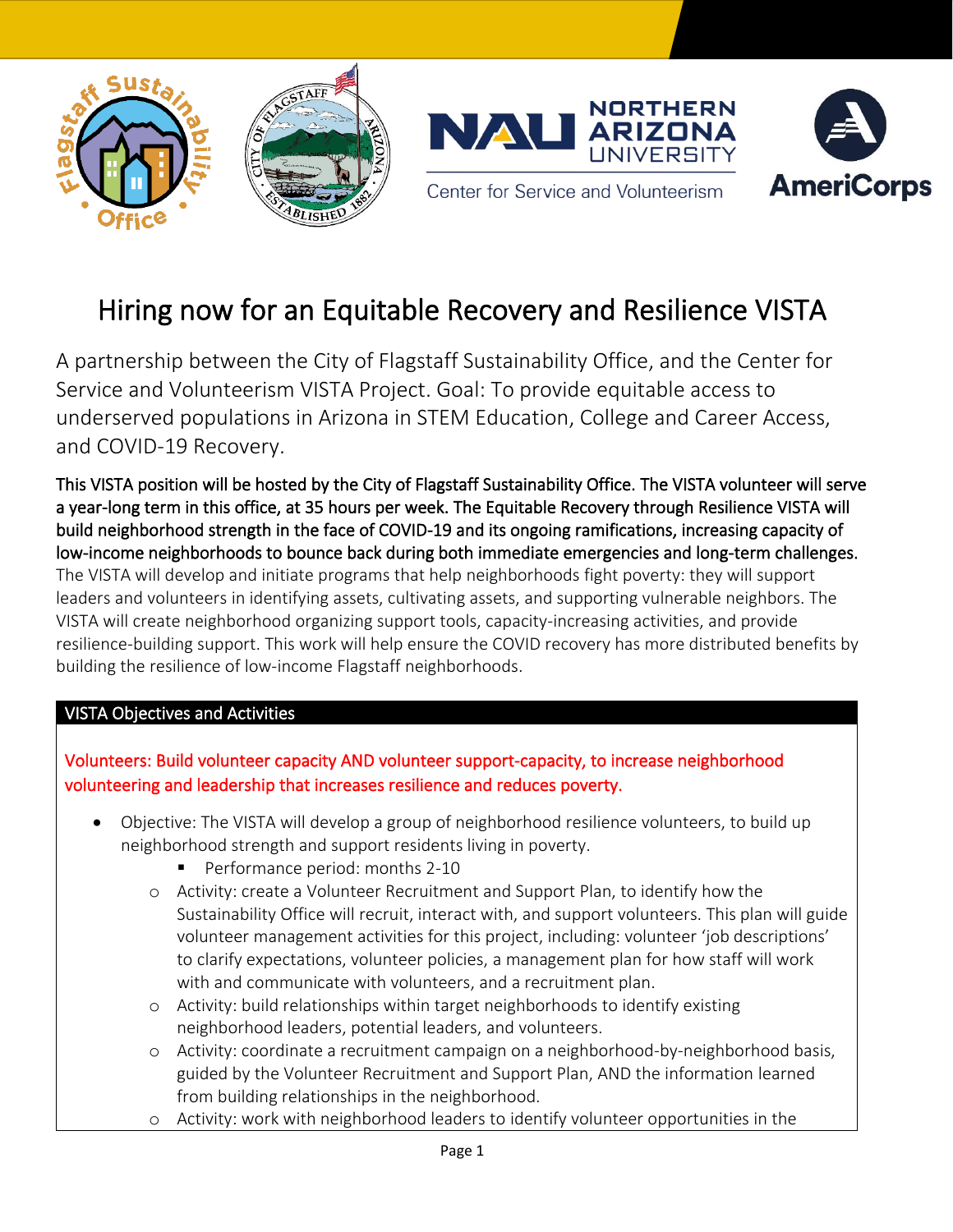neighborhood. Then, plan neighborhood meetings and neighborhood volunteer days to activate volunteers and increase engagement and involvement in neighborhood improvement.

- o Activity: support neighborhood leaders with tools to organize volunteers, communicate volunteer opportunities, and engage effectively, on an ongoing basis, with neighborhoodbased volunteers.
- Objective: The VISTA will train volunteer neighborhood leaders to build neighborhood capacity and resilience as part of the COVID-19 recovery.
	- Performance period: months 8-12
	- o Activity: coordinate lead a capacity-building workshop to help neighborhood leaders learn new skills related to volunteer management, communication, asset-based community organizing, and poverty alleviation.
	- o Activity: organize and then communicate tools and resources to neighborhood leaders that will help them 1) identify community needs or neighbors-in-need, 2) increase neighborhood resilience, 3) receive COVID-19 related assistance, or 4) support individuals in poverty.

### Fundraising: Identify and obtain funding for neighborhood resilience-building

- Objective: The VISTA will support neighborhoods by identifying funding needs and opportunities that will build neighborhood resilience.
	- Performance period: Months 8-11
	- o Activity: Identify funding needs for neighborhood recovery and resilience, and where that funding could be distributed to (City of Flagstaff, community service organizations, etc.). Specifically examine how low-income neighborhoods could be best served by outside funding.
	- o Activity: Identify potential funding sources to support neighborhood recovery and resilience.
	- o Activity: Assist the City, community service organization, neighborhood, or other potential funding recipient in applying for funding as needed.

### Outreach: Develop and begin to coordinate an outreach strategy for how the Sustainability Office can reach Flagstaff and Northern Arizona residents living in poverty

- Objective: Identify gaps and opportunities for improvement with respect to communication with low-income neighborhoods and residents living in poverty.
	- Performance period: Months 3-5
	- o Activity: Develop relationships with organizations that serve low-income residents and learn about services provided and information networks utilized.
	- o Activity: Through research and informational interviews, identify information sources frequently used by low-income and underserved residents, messaging that may appeal to them, and the needs and priorities of Flagstaff's low-income communities.
	- o Activity: Compile this information into an outreach gaps and opportunities report for use by internal staff.
- Objective: Develop and begin to coordinate a comprehensive outreach strategy specifically targeting low-income neighborhoods and residents, to better serve these residents and ensure they have the opportunity to participate in climate action and neighborhood resilience-building